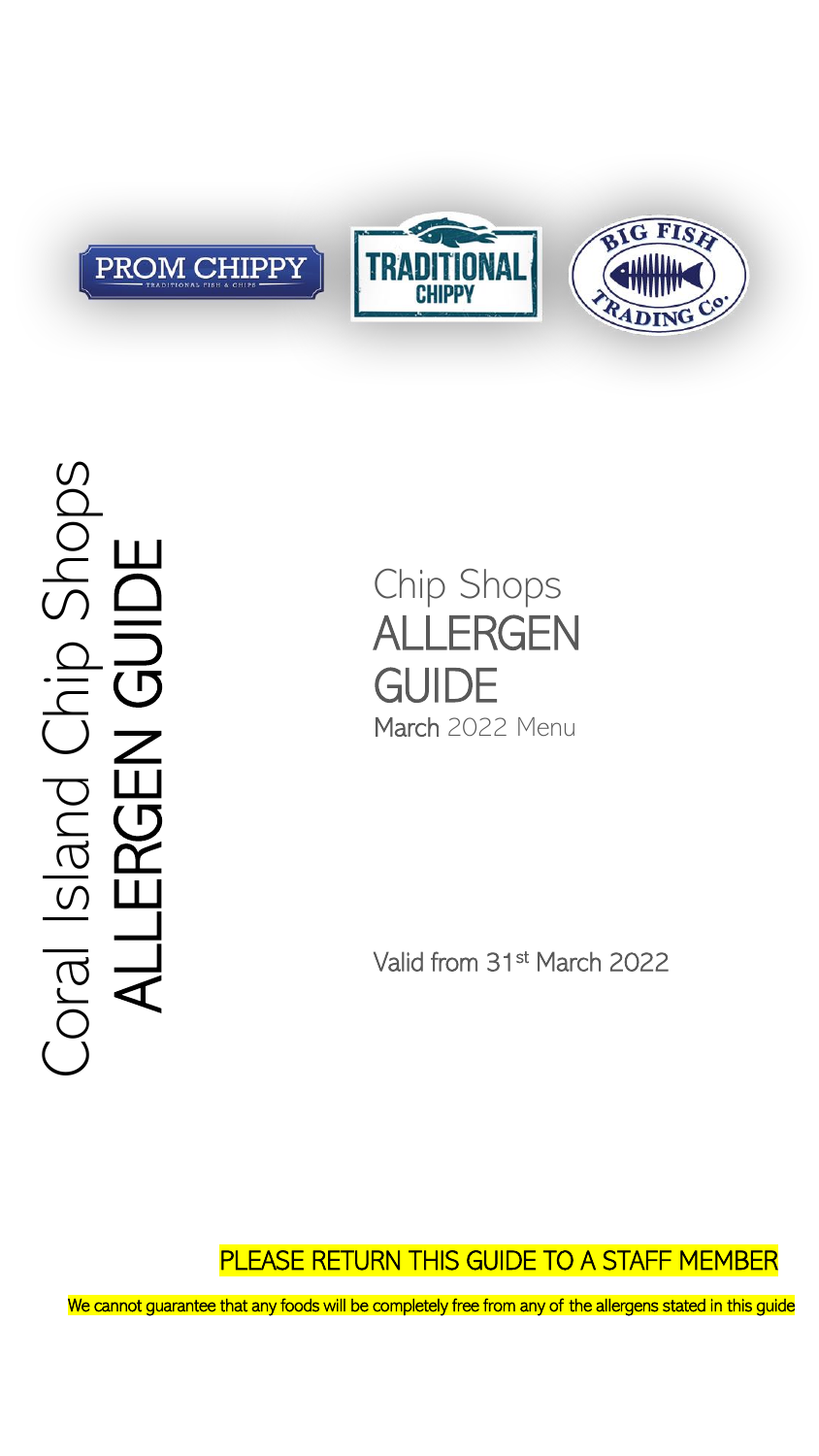

## OUR ALLERGEN GUIDE

Coral Island Chip Shops attempts to provide as-complete-as-possible allergen information about its food products, customers with specific food allergens needs to use this guide to assist them with choosing items in our restaurant.

We cannot fully guarantee that any foods will be completely free from any allergens stated in this guide. Ingredients vary and may have changed since your last visit. Please check the relevant section in this allergen guide

If you, or someone your ordering for has a food allergy or intolerance and have any questions or specific requirements please notify a member of staff when placing your food order.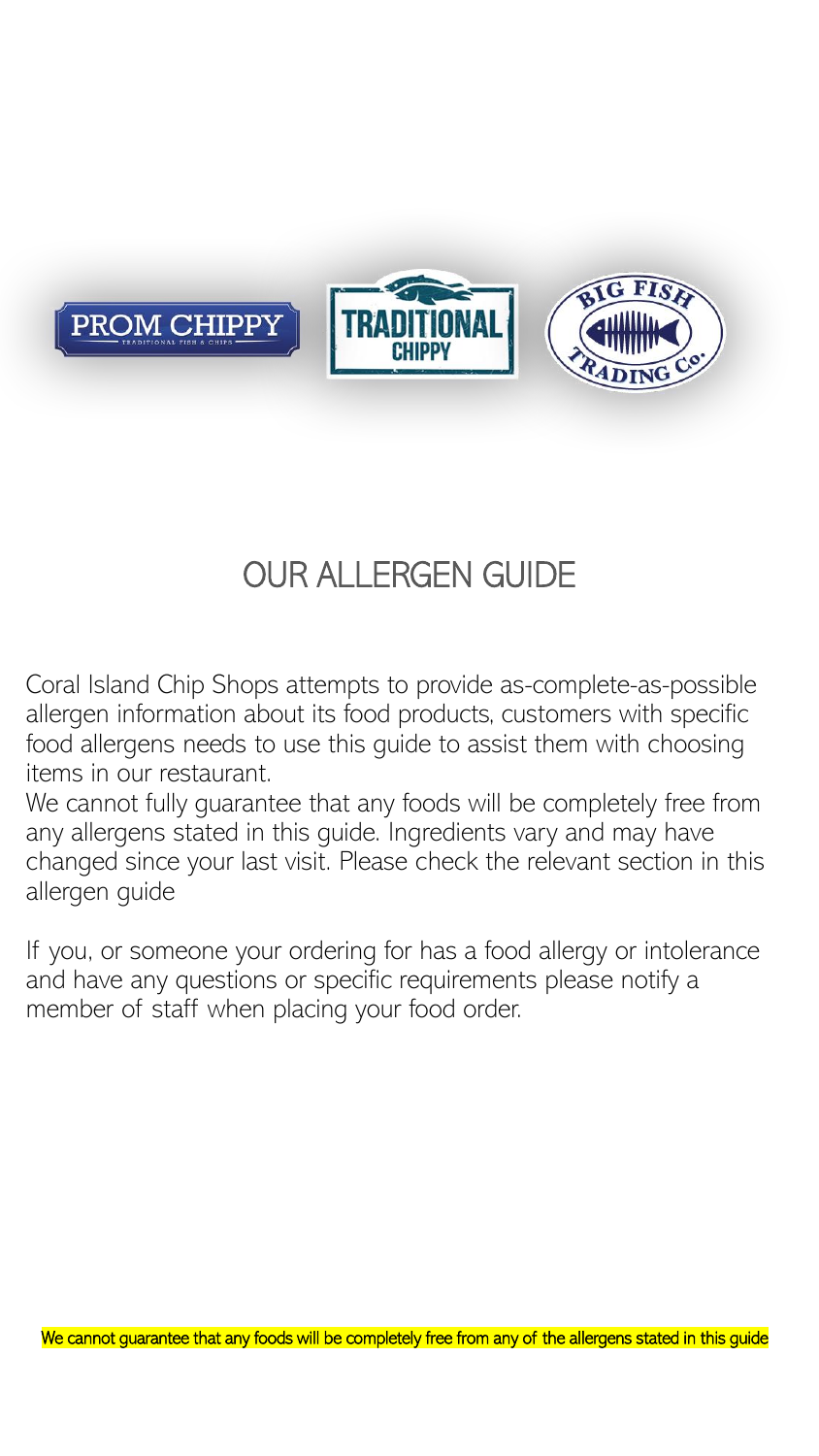## Main Menu Items

#### Fish

Battered Cod / Haddock– Fish, Cereals including Gluten, wheat

#### Fish bites

Fish Bites – Fish, Cereals including Gluten, wheat

#### **Fishcakes**

Homemade Fishcake – Fish, Cereals including Gluten, wheat

#### Scampi (traditional chip shop and big fish only)

Scampi – Crustaceans, Cereals including Gluten, wheat

#### Jumbo / Small Sausage and Chips

Sausages - Cereals including Gluten, wheat, soya, sulphites

#### Battered Jumbo / small Sausage and Chips

Battered Sausages - Cereals including Gluten, wheat, soya, sulphites

#### Rotisserie Chicken (traditional chip shop and big fish only)

Half Chickens – soya, milk, eggs, celery, mustard, sulphur dioxide, (seasoning mix)

#### Chicken Nuggets

Chicken Nuggets – cereals including gluten, wheat, milk, celery, eggs, soya, mustard

#### Pies/Puddings

Meat & Potato – Cereals Including gluten, wheat, milk Cheese & Onion – Cereals Including gluten, wheat, milk Chicken & Mushroom – Cereals Including gluten, wheat, milk Steak & Kidney pies – Cereals Including gluten, wheat, milk Steak Pudding - Cereals Including gluten, wheat.